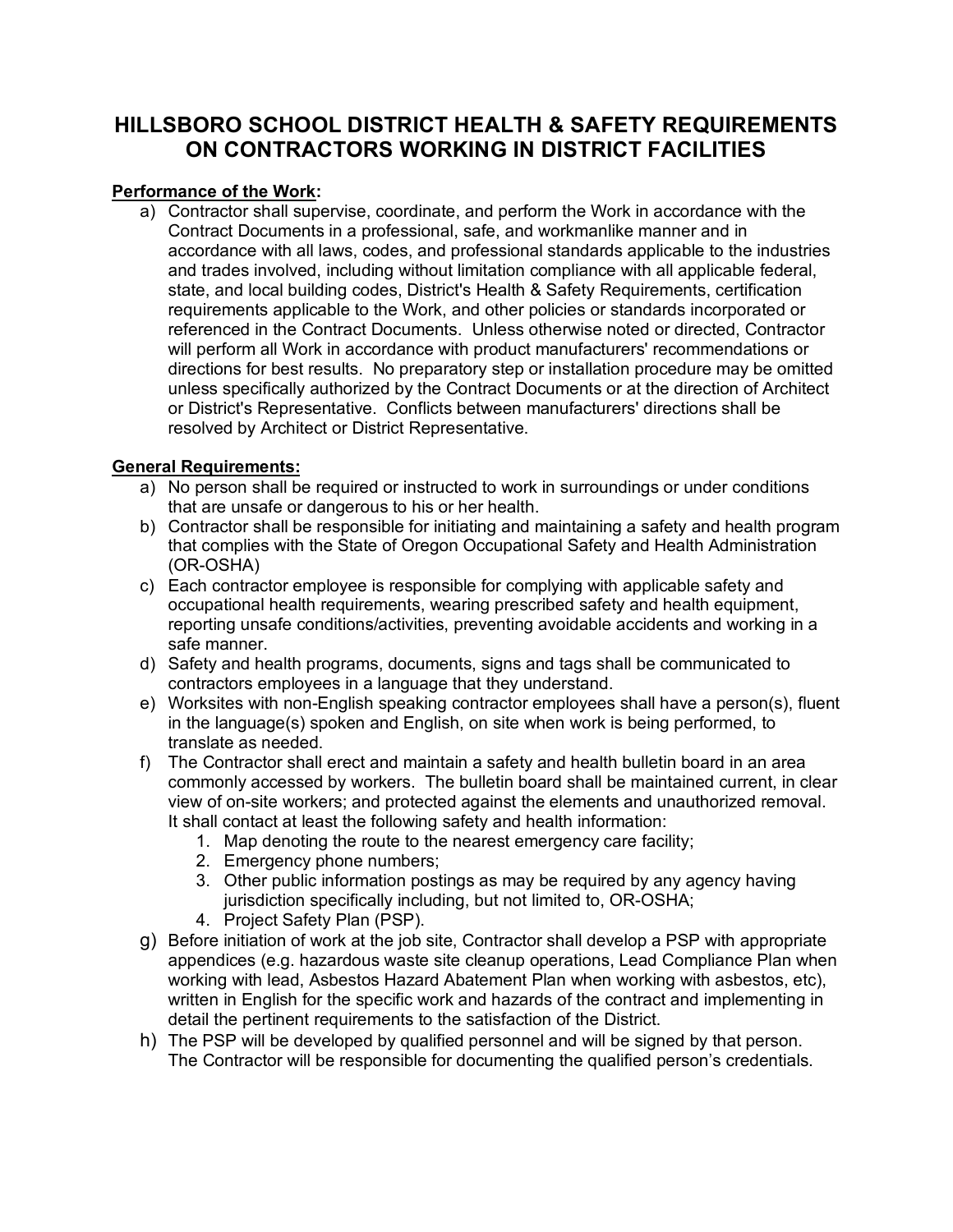- i) Contractor's PSP will be job-specific and will include work to be performed by subcontractors and measure to be taken by the Contractor to control hazards associated with materials, service or equipment provided by suppliers.
- j) To assure compliance with this section, the Contractor may be required to prepare for review specific safety and occupational health submittal items. No additional compensation or time extensions shall be provided to the Contractor for additional submittals required under this section.
- k) The District or its designated representatives may immediately stop work when an employee is deeded to be in imminent danger of serious injury or loss of life. No additional compensation or time extensions shall be provided to Contractor for delays incurred under this section. Work shall not resume until the danger to any and all employees has been mitigated to the satisfaction of the District or its Representative.
- l) The Contractor shall employ a competent person at each project to function as the Site Safety and Health Officer (SSHO). The SSHO will manage the Contractor's PSP (this may be a collateral duty responsibility unless specified differently in the contract). The SSHO must have completed the 10-hour OSHA Construction safety class or an equivalent course applicable to the work to be performed and given by qualified instructors. Such training shall have been within the last three (3) years. An SSHO shall be on-duty at all times when work is being performed and shall be responsible for enforcing and implementing the Contractor's Safety and Health Program in accordance with the accepted PSP.
- m) Contractor is responsible for assuring subcontractor compliance with the safety and occupational health requirements contained in this section.
- n) A hazard communication program will be implemented by the Contractor.
- o) The written hazard communication program shall address, as a minimum, the following: training (to include potential safety and health effects from exposure), labeling, current inventory of hazardous chemicals on site and the location and use of Material Safety Data Sheets (MSDS's).

#### **Inspections:**

- a) The PSP shall provide for frequent safety inspections, conducted by competent persons, of the work sites, material and equipment to ensure compliance with the PSP.
- b) Contractor quality control (QC) personnel, as part of their QC responsibilities, shall conduct and document daily safety and occupational health inspections in their daily QC logs.
- c) Identified safety and health issues and deficiencies, and the actions, timetables and responsibility for correcting the deficiencies, shall be recorded in inspection reports. Follow-up inspections to ensure correction of any identified deficiencies shall be conducted and documented in a like manner.
- d) The Contractor shall establish a safety and occupational health deficiency tracking system that lists and monitors the status of safety and health deficiencies.
- e) The Contractor will immediately notify the District's Representative of any OR-OSHA or other regulatory agency inspection and provide him/her an opportunity to accompany the Contractor on the inspection. The Contractor shall provide the District's Representative with a copy of any citations or reports issued by the inspector and any corrective action responses to the citation or report.

#### **Indoctrination and Training**

a) A qualified person shall conduct all training required in this section.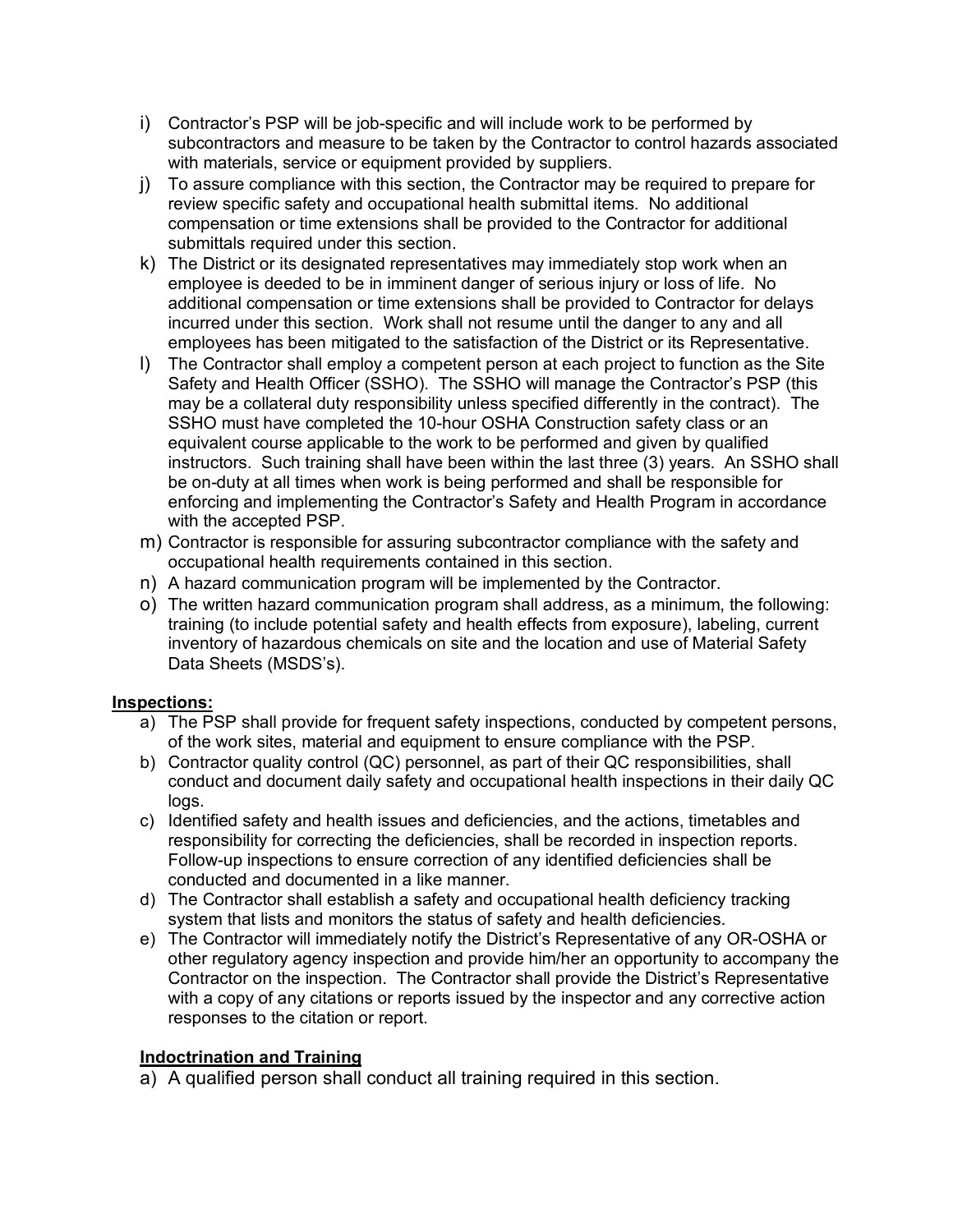- b) Contractor employees shall be provided safety and health indoctrination prior to the start of work and continuing safety and health training will be provided to enable them to perform their work in a safe manner. Contractor employee training will be documented in writing by date, name and content.
- c) Training shall be based on the safety and health program of the safety and health program of the Contractor and shall include, but not be limited to:
	- 1. Requirements and responsibilities for accident prevention and maintaining a safe and healthful work environment;
	- 2. General safety and health policies and procedures and pertinent provisions of this manual;
	- 3. Contractor employee and supervisor responsibilities for reporting all accidents;
	- 4. Provisions for obtaining medical treatment or emergency assistance;
	- 5. Procedures for reporting and correcting unsafe conditions or practices;
	- 6. Job hazards and the means to control/eliminate those hazards, including applicable position and/or activity analyses; and
	- 7. Specific training as required by this section.
- d) All visitors to the Site will be briefed by a qualified person on the hazards to be expected on the site and safety and health controls required (i.e. hard hat, foot protection, etc.). The SSHO will assure that all visitors entering the sites are properly protected and are wearing or provided with the appropriate personal protective equipment (PPE). The SSHO may require an escort for all visitors while on site. **Contractor shall have the right to refuse Site access to ANYONE not having attended the Contractor's safety briefing or not wearing appropriate PPE.**
- e) Contractor employees performing work on District Property or for District shall carry photo identification and will present such, to anyone on request. Contractors that do not have specific uniforms for employees, shall provide identification tags as described above, and or any other mechanism, the District in its sole discretion determines is required to easily identify Contractors.
- a) As required by schools and other District locations, each day of work Contractor's employees shall sign into the Main Office to receive an in-school identification/visitors tag to be displayed on the person at all times they are in the school or other location.
- b) Safety meetings shall be conducted at least once per month for all supervisors on the project location and at least once per week by supervisors or foremen for all workers to provide pertinent safety and health training and address safety concerns;
- c) Safety meetings will be documented, including date, attendance, subjects discussed and names of individuals conducting the meeting.
- d) The District's representative will be informed of all scheduled safety meetings in advance and be invited to attend.
- e) A copy of the MSDS for each hazardous substance at the project site will be maintained in an inventory, will be provided to the District's representative upon request, and will be made available to all potentially exposed contractor employees.
- f) Contractor will maintain on-site at all time, a minimum of one (1) person who is trained as a medical first responder to assist during emergency events. Contractor shall maintain necessary supplies for use by the first responder.